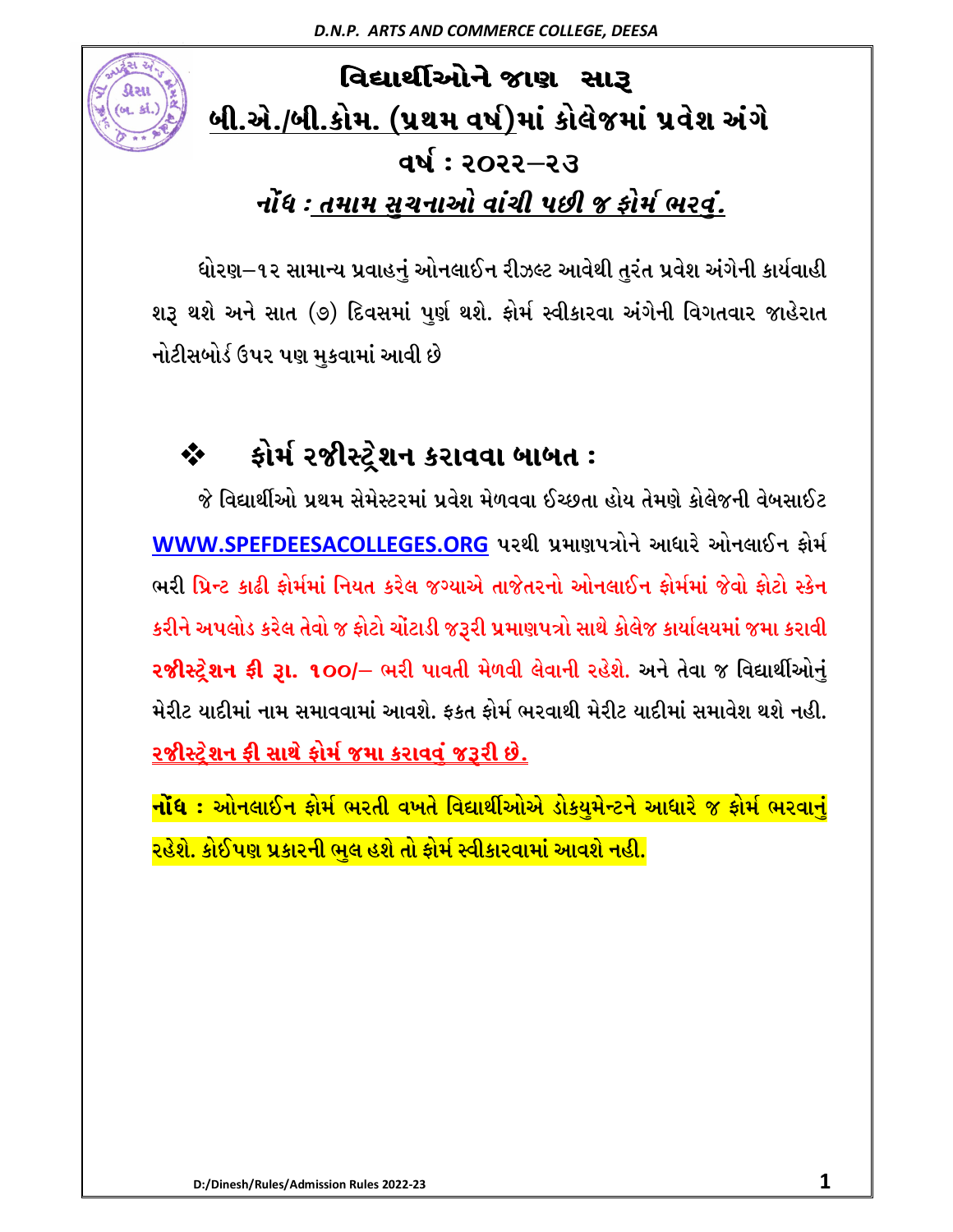

#### <u>પ્રવેશ ફોર્મ સાથે નીચે મુજબના જરૂરી તમામ પ્રમાણપત્રોની સ્વ-પ્રમાણિત</u> <u>નકલ સામેલ રાખવી.</u>

- -ફ્રેશ પાસપોર્ટ સાઈઝનો ફોટો (ઓનલાઈન ફોર્મમાં તાજેતરનો ફોટો સ્કેન કરેલ હોય તેવો જ ફોટો લગાવવો)
- -શાળા છોડયાન પ્રમાણપત્ર (L.C.)
- -ધો.–૧૨ની તમામ પ્રયત્નો (પાસ–નાપાસ)ની માર્કશીટ
- -ટ્રાયલ સર્ટીફિકેટ
- -આધાર કાર્ડ / આધાર એનરોલમેન્ટની નકલ
- -રેશન કાર્ડની નકલ
- -અપંગ હોય તો અપંગતાનો દાખલો *(*લાગ પડત હોય તો)
- -જાતિનો દાખલો (SC, ST, OBC, EWS...) (લાગુ પડતુ હોય તો)
- -આવકનો દાખલો (SC, ST, OBC, EWS...) (લાગુ પડતુ હોય તો)
- -બક્ષીપંચ જાતિના વિદ્યાર્થીઓએ જાતિના દાખલા ઉપરાંત **તા.o૧/o૪/૨૦૨૦** કે તે પછી<u>ન</u>ં સક્ષમ અધિકારીશ્રી<u>નું</u> ''ઉન્નત વર્ગમાં આવતા નથી.''તેવું **'પરિશિષ્ટ** $-\mathbf{\check{\varepsilon}}$ **'** જોડવાનું ૨હેશે.(બક્ષીપંચ અનામત જગ્યા ઉપર પ્રવેશનો લાભ લેવો હોય તેમણે જ જોડવં)
- -રાજય કે રાષ્ટ્રીય કક્ષાએ **સાંસ્કૃતિક/રમત ગમત** ક્ષેત્રે મેળવેલ સિધ્ધિના પ્રમાણપત્રો (જો હોય તો)
- -માર્ચ ૨૦૨૨ પહેલા ધોરણ $-$ ૧૨ પાસ કરેલ હોય અને અભ્યાસમાં તુટ પડેલ હોય તો રૂા.૫૦/ $-$ ના સ્ટેમ્પ ઉપર નોટરી કરાવેલ સોગંદનામાની નકલ જોડવી. (લાગુ પડતુ હોય તો)
- -External વિદ્યાર્થી તરીકે ધોરણ–૧૨ની પરીક્ષા આપનાર વિદ્યાર્થીઓએ Enrollment Certificate તથા ટ્રાયલ સર્ટીની પ્રમાણિત નકલ અવશ્ય જોડવી.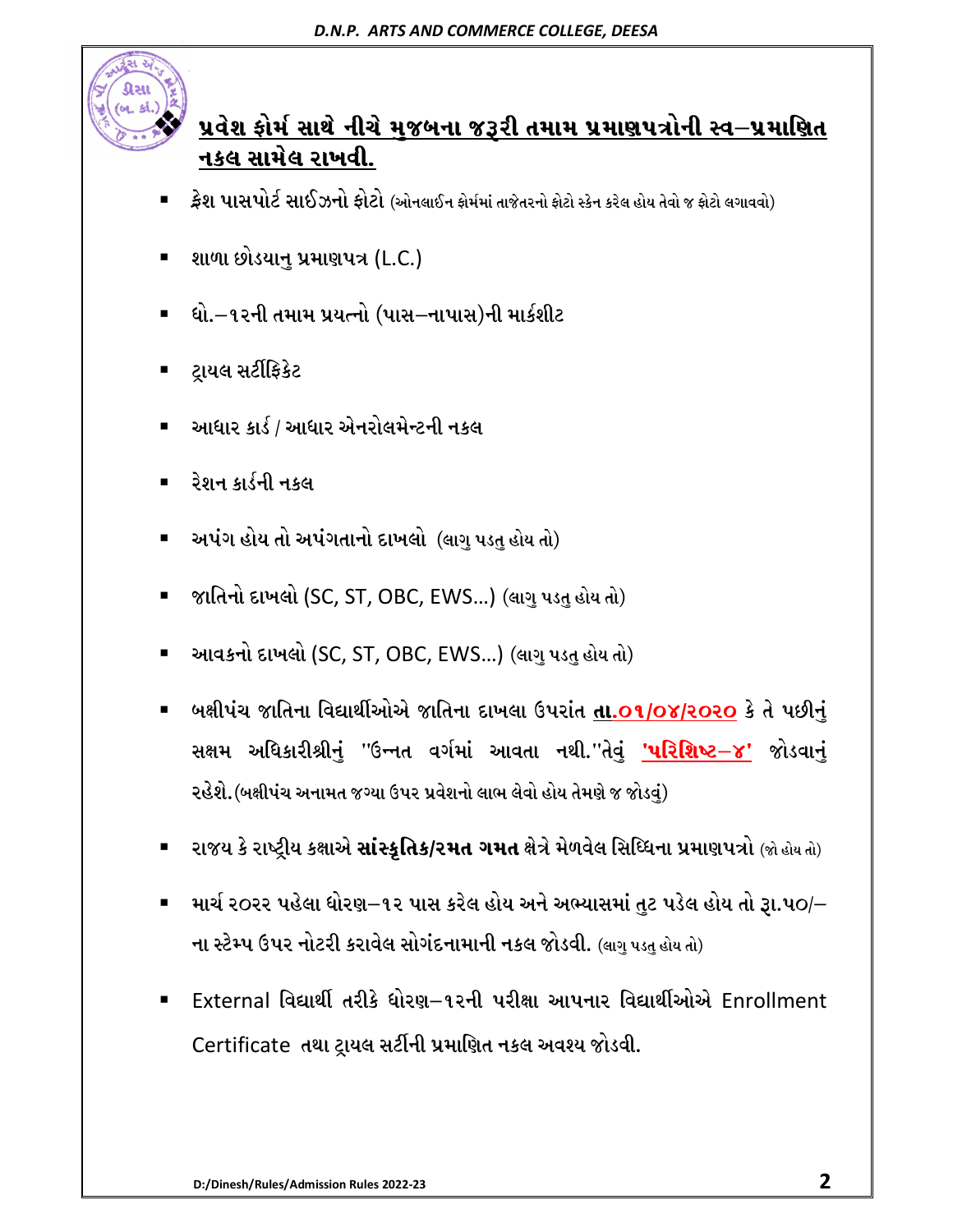

## પ્રવેશ પાત્રતા : **બી.એ.સેમેસ્ટર-૧**

પ્રથમ સેમેસ્ટર બી.એ.માં પ્રવેશ મેળવવા માટે પ્રવેશાર્થીએ ગુજરાત માધ્યમિક શિક્ષણ બોર્ડ દ્રારા લેવાયેલ ઉચ્ચતર માધ્યમિક શાળાંત પરીક્ષા કે યુનિવર્સિટીએ તેની સમકક્ષ ગણેલ પરીક્ષા પાસ કરેલ હોવી જોઈએ. (કોઈપણ પ્રવાહ / વિષય સાથે પાસ)

# **\$\*** પ્રવેશ પાત્રતા : **બી.કોમ.સેમેસ્ટર-૧**

પ્રથમ સેમેસ્ટર બી.કોમ.માં પ્રવેશ મેળવવા માટે પ્રવેશાર્થીએ ગજરાત માધ્યમિક શિક્ષણ બોર્ડ દ્રારા લેવાયેલ ઉચ્ચતર માધ્યમિક શાળાંત પરીક્ષા કે યુનિવર્સિટીએ તેની સમકક્ષ ગણેલ પરીક્ષા નીચેના વિષયો સાથે ઉતીર્ણ કરેલ હોવી જોઈએ.

1. નામાનાં મુળતત્વો(એકાઉન્ટન્સી), ૨. વાણીજય સંચાલન તથા નીચેના પૈકી કોઈપણ એક વિષય

**૧.** અર્થશાસ્ત્ર, ૨.વાણિજય ગણિત, ૩. આંકડાશાસ્ત્ર, ૪. બેંકિંગ

- **નોંધ : ૧.** અન્ય રાજયમાંથી ઉચ્ચતર માધ્યમિક પરીક્ષા પાસ કરનાર વિદ્યાર્થીએ પ્રવેશ કોર્મ સાથે ઉ.ગ.યનિવર્સિટીમાંથી Eligibility Certificate મેળવી ફોર્મ સાથે જોડવં.
	- <u>ર. કોમર્સના વિદ્યાર્થીએ <u>બી.એ. અને બી.કોમ.સેમ.–૧ બન્નેમાં અરજી કરવા</u></u>  $\,$ ઈચ્છતા હોય તો અલગ અલગ ફોર્મ $-$ ફી ભરી રર્જીસ્ટ્રેશન કરાવવાનું રહેશે.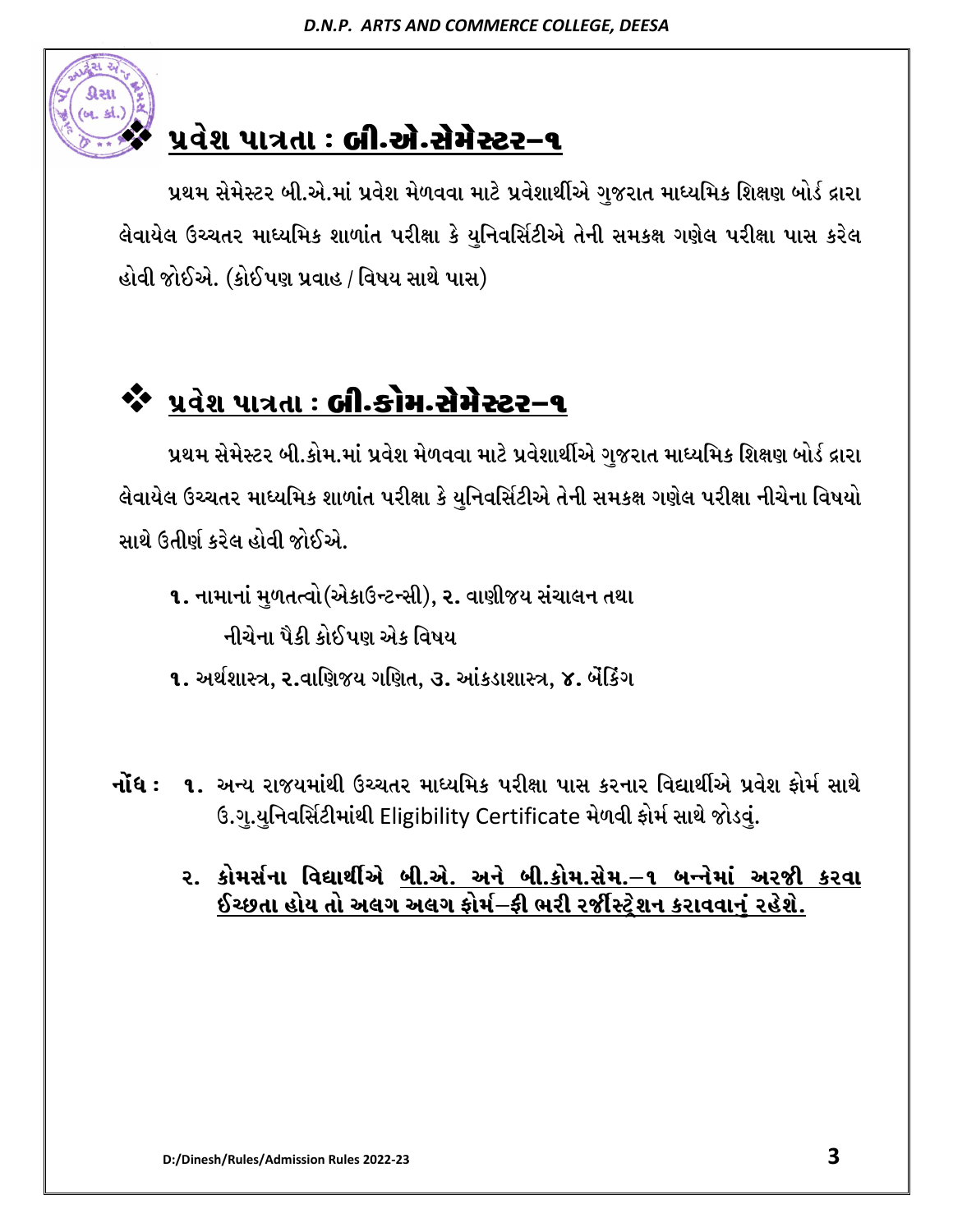

પ્રથમ સેમેસ્ટર વિનયન(આર્ટ્સ)ના વર્ગમાં ઉચ્ચતર માધ્યમિક શાળાંત પરીક્ષાની વિવિધ પ્રવાહોની પરીક્ષા પસાર કરેલ પ્રવેશાર્થીઓ માટે નીચે પ્રમા<mark>ણે</mark> <u>બેઠકો કાળવવામાં આવશે.</u>

- ૧. ૮૭% બેઠકો આર્ટ્સના વિષય સાથે ધો. $-$ ૧૨ પાસ કરનાર માટે
- ૨. ૨.૫ % બેઠકો કોમર્સના વિષય સાથે ધો.–૧૨ પાસ કરનાર માટે
- 3. ૨.૫ % બેઠકો વિજ્ઞાનના વિષય સાથે ધો.–૧૨ પાસ કરનાર માટે
- ૪. ૨ % બેઠકો વ્યયસાયલક્ષીના વિષય સાથે ધો.–૧૨ પાસ કરનાર માટે
- **૫.** ર % બેઠકો ટેકનીકલ વિષય સાથે ધો.–૧૨ પાસ કરનાર માટે
- **૬.** ર % બેઠકો ઉત્તર બુનીયાદી વિષય સાથે ધો.–૧૨ પાસ કરનાર માટે
- <u>૦. ૨ % બેઠકો ખેતીવાડી પ્રવાહ વિષય સાથે ધો. $-$ ૧૨ પાસ કરનાર માટે </u>

#### **VGFDT A[9SMGL OF/J6L <sup>o</sup>**

 $(\omega_1, \omega_1)$ 

- $\bullet$ . અનુસુચિત જાતિ (SC)  $\qquad \qquad 07 \%$
- **૨.** અનુસુચિત જનજાતિ (ST)  $15\%$
- 3. બક્ષીપંચ (SEBC) 27%
- ૪. અપંગ (PH)  $03\%$
- $\mathbf{u}$ . માજીી/ચાલુ સંરક્ષણ દળના જવાનોના સંતાન (Ex-Serviceman) 01 %
- $\epsilon$ . બિનઅનામત (OPEN SEATS) 47 %
- $\cdot$  આર્થિક રીતે નબળા (EWSs ) 20 %

(આર્થિક રીતે નબળા વર્ગ−૧૦% પૈકી ૩૩ % બહેનો માટે અનામત રહેશે.)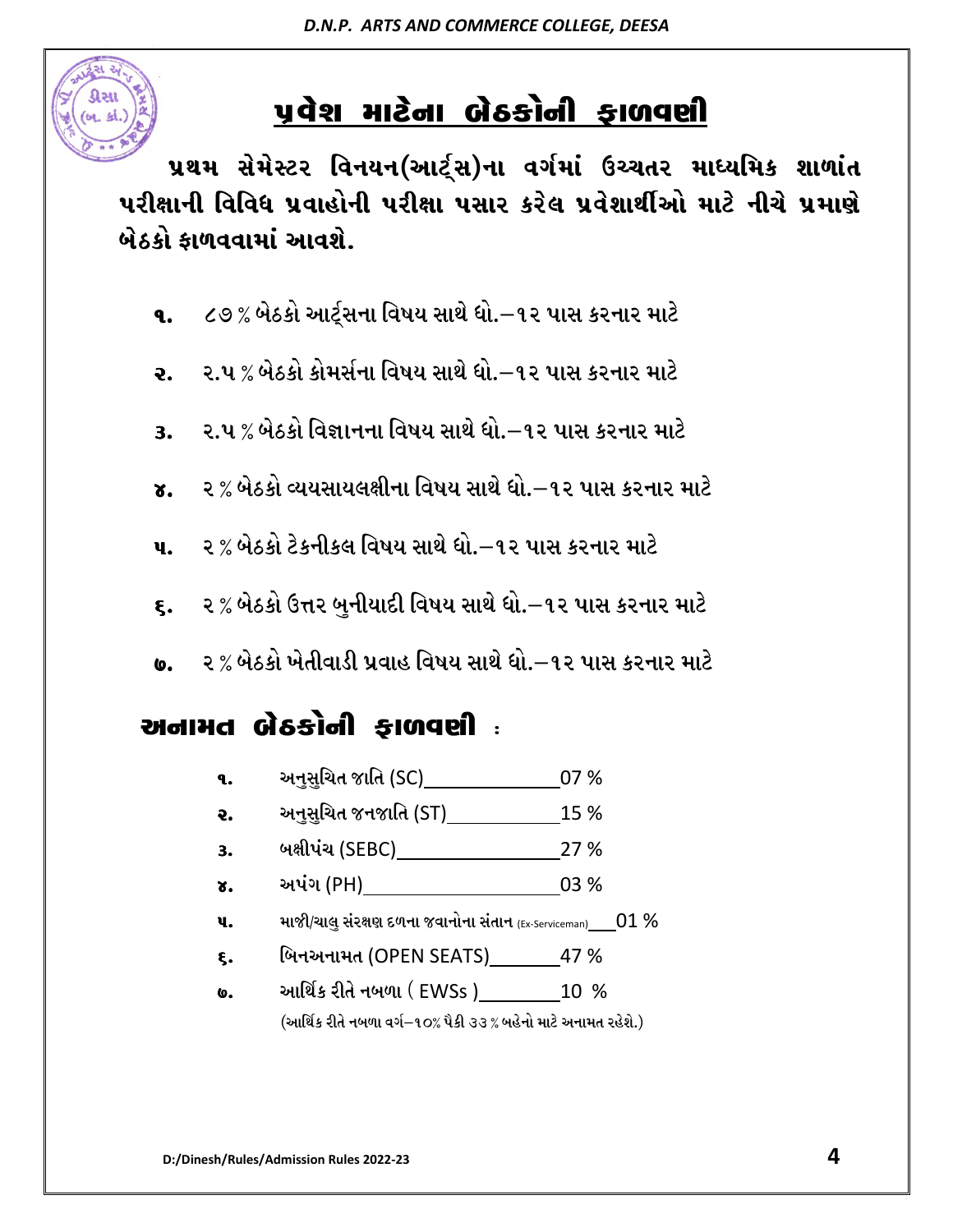

જે તે અનામત બેઠકો પર પ્રવેશ મેળવવા ઈચ્છતા વિદ્યાર્થીઓએ પ્રવેશ ફોર્મ સાથે જ જાતિ અંગેનું જે તે સક્ષમ અધિકારીશ્રીનું પ્રમાણપત્ર તથા બક્ષીપંચ (SEBC)ના વિદ્યાર્થીઓએ સામાજિક અને શૈક્ષણિક પછાત (SEBC)ના દાખલા ઉપરાંત તા.01–0૪–૨૦૨૦ કે તે પછી કઢાવેલ ''પરિશિષ્ટ $-$ ૪'' ઉન્નત વર્ગમાં આવતા નથી, તેવો મામલતદારશ્રીનો / સક્ષમ અધિકારીશ્રીનું પ્રમાણપત્ર સામેલ કરવું.

રાજય કે રાષ્ટ્રિય કક્ષાએ સાંસ્ક્રતિક / રમત ગમત ક્ષેત્રે મેળવેલ સિધ્ધિના પ્રમાણપત્રો મેળવેલ હોય તો તેની નકલ જોડવી. જેથી સ્પોર્ટ્સ કવોટામાં પ્રવેશની તક મળે.

ઉપર <u>મ</u>જબ લાગુ પડતાં પ્રમાણપત્રો પ્રવેશ ફોર્મ સાથે જોડેલ નહી હોય તો જે તે અનામત કેટેગરીની બેઠકોમાં પ્રવેશ મળશે નહી. આવા વિદ્યાર્થીઓને જનરલ કેટેગરીના ઉમેદવાર ગણી પ્રવેશ કાર્યવાહી થશે. કોર્મ જમા કરાવ્યા પછી પાછળથી <u>આવા પમાણપત્રો સ્વીકારવામાં આવશે નહી. જેની ખાસ નોંધ લેવી.</u>

### <mark>↓</mark> મેરીટ યાદી

- ૧. ધોરણ $-$ ૧૨ <u>*સામાન્ય પ્રવાહમાં કુલ ૭૦૦ ગુણમાંથી મેળવેલ ગુણ દર્શાવવા.*</u> ધોરણ–૧૨ <u>વિજ્ઞાન પ્રવાહમાં કલ ૫૦૦ ગણમાંથી મેળવેલ ગણ દર્શાવવા.</u> ( વિષય મુકિત સાથે એક કરતાં વધુ પ્રયત્ને પાસ કરનારે જે તે વિષય પાસ કરતી વખતે <u>મેળવેલ ગુણ ગણતરીમાં લેવા. (પ્રેક્રટીકલ વિષયના ગણ ગણવાના નથી.)</u>
- ૨. એક કરતાં વધુ પ્રયત્ને HSC પાસ કરનારને પ્રયત્ન દીઠ ૧૦ ગુણ કપાત થશે.
- ૩. કોલેજ જે વિસ્તારમાં હોય તે તાલુકાની સ્કુલના વિદ્યાર્થી હોય તો **કુલ ગુણમાં ૧૫ ગુણ**  $(34)$
- ૪. કન્યાના ૧૦ ગણ ઉમેરાશે.

ઉપર મુજબ ગુ**ણની ગણતરી કરી મેરીટ યાદી બનશે**.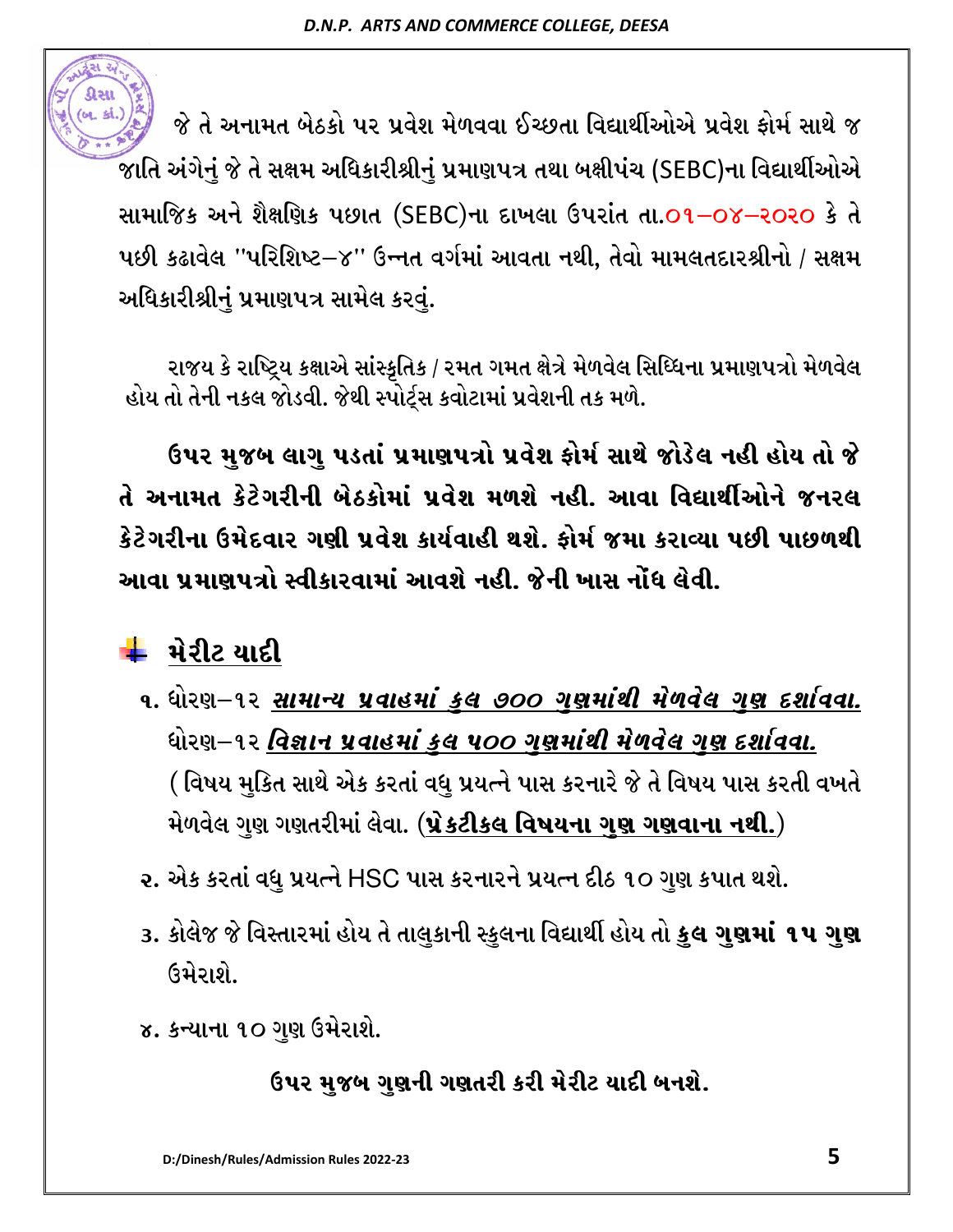**નોંધ** : મેરીટ યાદી નોટીસ બોર્ડ ઉપર જાહેર કરવામાં આવે ત્યારે પોતાનુ મેરીટ નિયમ D]HA AZFAZ K[ S[ GCL T[ R[S SZL ,[JFGL ZC[X[ VG[ 5MTFGM D[ZL8 S|D GM\WL ,[JMP કોઈપણ પ્રકારની ભુલ હોય તો તે જ દિવસે આચાર્યશ્રીને મળીને ભુલ સુધારી લેવાની રહેશે. પ્રવેશ યાદી જાહેર થયા પછી કોઈ રજુઆત ધ્યાનમાં લેવામાં આવશે નહી.

મેરીટ યાદીના આધારે તૈયાર કરેલ પ્રવેશ યાદી જયારે નોટીસ બોર્ડ ઉપર મકવામાં <u>આવે ત્યારે તેમાં જણાવેલ સમય મર્યાદામાં ફી ભરી પ્રવેશ મેળવી લેવાનો રહેશે.</u> <mark>સમય મર્યાદામાં કી નહી ભરનારનો પ્રવેશનો કોઈ હકક રહેશે નહી.</mark>

### <u>ઓનલાઈન ફોર્મ ભરવા સંબંધિત માહિતી કોલેજની વેબસાઈટ ઉપર તેમજ</u> નોટીસબોર્ડ ઉપર મુકેલ છે. જેનો અભ્યાસ કરી ફોર્મ ભરવાની કાર્યવાહી કરવી.

આ કોલેજમાં ભણાવવામાં આવતા વિષયોની યાદી ડિવિઝન વાઈઝ મુકેલ છે. પ્રવેશ યાદીમાં તમારું નામ આવે ત્યારે વહેલા તે પહેલાના ધોરણે ઓનલાઈન વિષયો પસંદ કરી પ્રવેશ મેળવી લેવાનો રહેશે.

ખાસ નોંધ : ઉપરોકત તમામ નિયમો અગાઉના વર્ષના નિયમોને આધીન રહીને વિદ્યાર્થીઓની જાણકારી માટે મૂકેલ છે. સરકારશ્રી તથા <u>યુ</u>નિવર્સિટીની સૂચનાઓને આધીન ફેરફાર થઈ શકશે.

<u>પૂર્વેશ આપવા બાબતે તેમજ વિષય પૂર્વેશ અંગે આચાર્યશ્રીનો નિર્ણય આખરી રહેશે.</u> <u>કોઈપણ સંજોગોમાં વિષય બદલી આપવામાં આવશે નહી.</u>

**સ્થળ : ડીસા** તારીખઃ ૧૦/**o** ૬/૨૦૨૨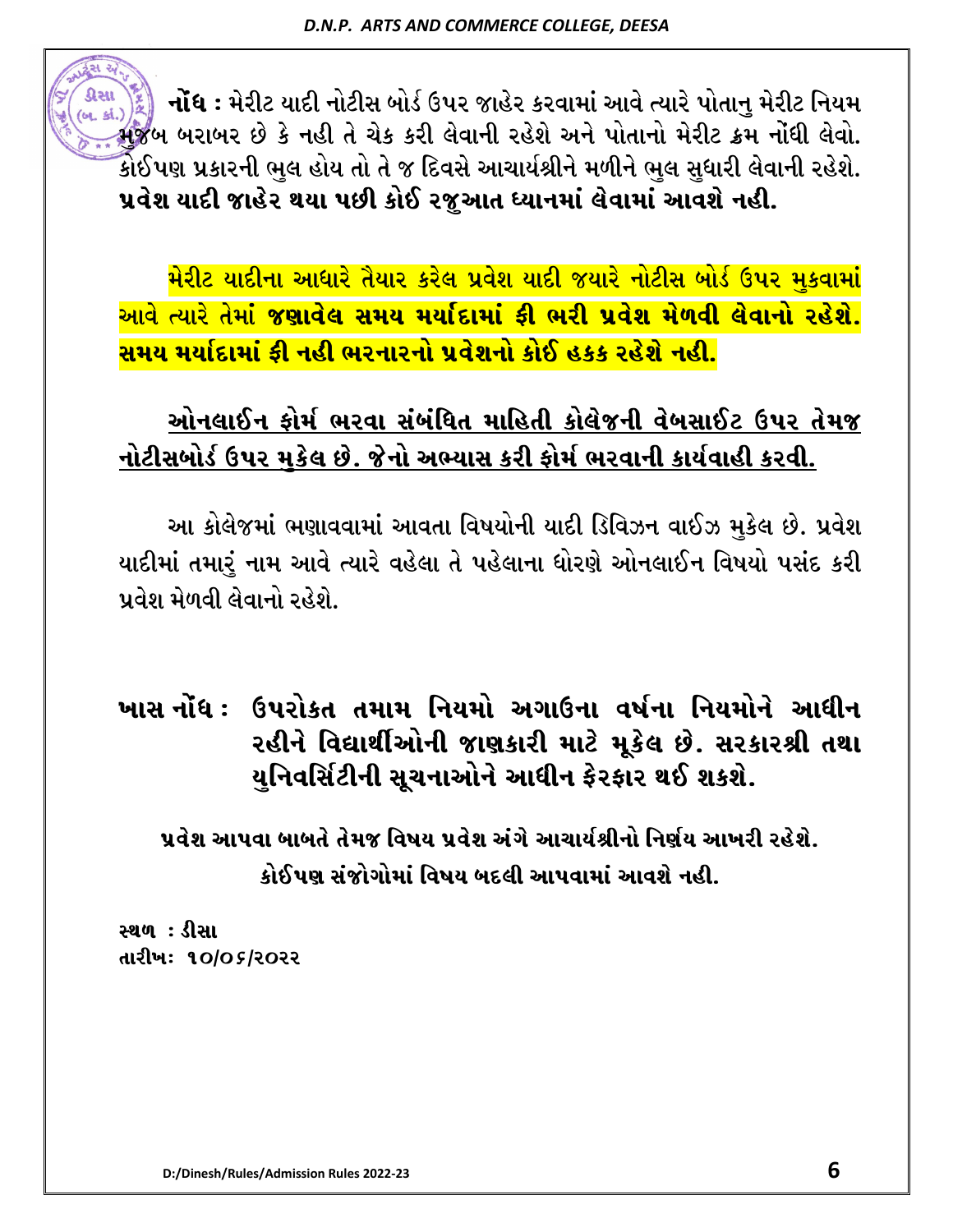

 $\hat{\textbf{s}}$ ોલેજની વેબસાઈટ WWW.SPEFDEESACOLLEGES.ORG ઉપર **5|DF65+MGF VFWFZ[ VMG,F.G OMD" TFP10/06/2022 YL 17/06/2022** સાંજે oપઃ૦૦ વાગ્યા સુધી ભરી શકાશે. તથા ભરેલ **કોર્મ જરૂરી પ્રમાણપત્રો સા**થે  $2\%$ રિટ્રેશન તા.18/06/2022 સવારે **O** .00 થી ૧૨:૧૫ દરમ્યાન કોલેજ કાર્યાલયમાં રૂા.૧૦૦/– ભરી રજીસ્ટ્રેશન કરાવી શકાશે. <u>ત્યારપછી કોઈપણ</u> <u>સંજોગોમાં ફોર્મ સ્વિકારવામાં આવશે નહી.</u>

> <u>મેરીટ યાદી જાહેર કરવાની સંભવિત તારીખ :</u> તા. 20/06/2022 સાંજે o**પ:oo વાગ્યા પછી**

તારીખ: ૧૦/**o** ક/૨૦૨૨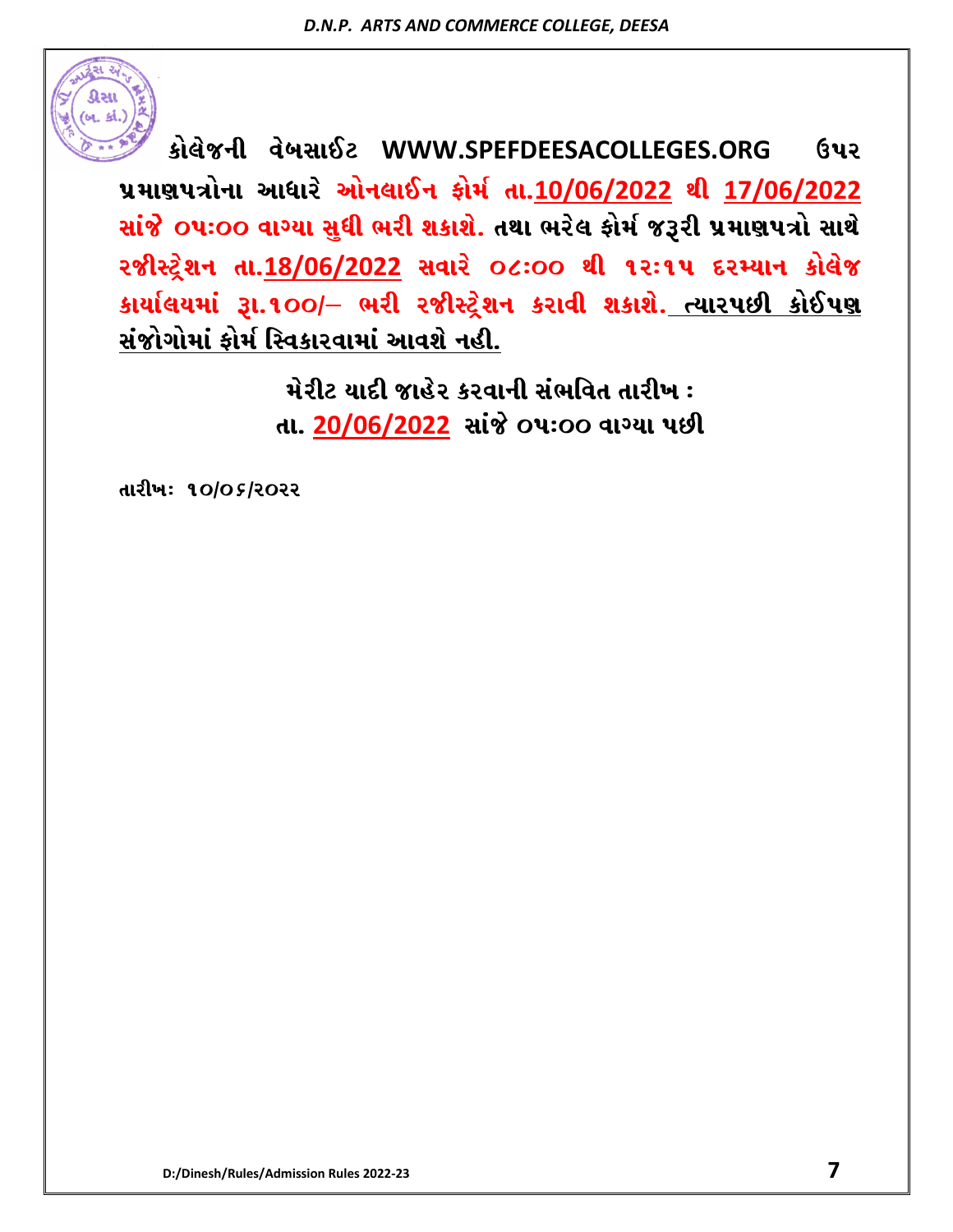# બી.એ.સેમ.–૧માં ભણાવવામાં આવતા વિષયોની યાદી

નીચેના વિષય ગ્રુપમાંથી કોઈ એક ગ્રુપમાં મેરીટના ધોરણે પ્રવેશ મળશે.





| ડિવિઝન                         | વિષય કોડ     | મુખ્ય વિષય  | પ્રથમ ગૌણ   | દ્રિતિય ગૌણ | ઈલેકિટવ          | ફરજીયાત  | ફરજીયાત |
|--------------------------------|--------------|-------------|-------------|-------------|------------------|----------|---------|
|                                |              |             |             |             | જેનેરિક          | Found.   | Found.  |
|                                | Subject Code | Core Comp.  | Core Elec.  | Elec. Open  | E.G.             | Comp.    | Elec.   |
|                                |              | 2 Paper     | 2 Paper     | 1 Paper     | 1 Paper          | 1 Paper  | 1 Paper |
| $\mathbf{A}$                   | 0109012109   | ગુજરાતી     | સંસ્કૃત     | રાજયશાસ્ત્ર | ભારતીય           | અંગ્રેજી | સંસ્કૃત |
|                                |              |             |             |             | બંધારણ           |          |         |
| B                              | 0109172109   | ગુજરાતી     | મનોવિજ્ઞાન  | રાજયશાસ્ત્ર | ભારતીય<br>બંધારણ | અંગ્રેજી | સંસ્કૃત |
| $\mathbf C$                    | 0109210103   | ગુજરાતી     | રાજયશાસ્ત્ર | સંસ્કૃત     | આદીકાવ્યો        | અંગ્રેજી | સંસ્કૃત |
| D                              | 0122172103   | અર્થશાસ્ત્ર | મનોવિજ્ઞાન  | સંસ્કૃત     | આદીકાવ્યો        | અંગ્રેજી | સંસ્કૃત |
| E                              | 0122211703   | અર્થશાસ્ત્ર | રાજયશાસ્ત્ર | મનોવિજ્ઞાન  | આદીકાવ્યો        | અંગ્રેજી | સંસ્કૃત |
| $\mathbf F$ (Self-<br>Finance) | 0108012111   | અંગ્રેજી    | સંસ્ક્રત    | રાજયશાસ્ત્ર | ફંકશનલ<br>ઈગ્લિશ | અંગ્રેજી | સંસ્કૃત |
| G (Self-<br>Finance)           | 0121200109   | રાજયશાસ્ત્ર | ઈતિહાસ      | સંસ્કૃત     | ભારતીય<br>બંધારણ | અંગ્રેજી | સંસ્કૃત |
| $H$ (Self-<br>Finance)         | 0117202109   | મનોવિજ્ઞાન  | ઈતિહાસ      | રાજયશાસ્ત્ર | ભારતીય<br>બંધારણ | અંગ્રેજી | સંસ્કૃત |
| $\mathbf I$ (Self-<br>Finance) | 0120172103   | ઈતિહાસ      | મનોવિજ્ઞાન  | રાજયશાસ્ત્ર | આદિકાવ્યો        | અંગ્રેજી | સંસ્કૃત |

 $\triangleright$  ગ્રાન્ટેડના ડિવિઝન ભરાયા પછી જ સેલ્ફ–ફાયનાન્સના વિષયો માટે અલગથી મેરીટ જાહેર કરવામાં આવશે.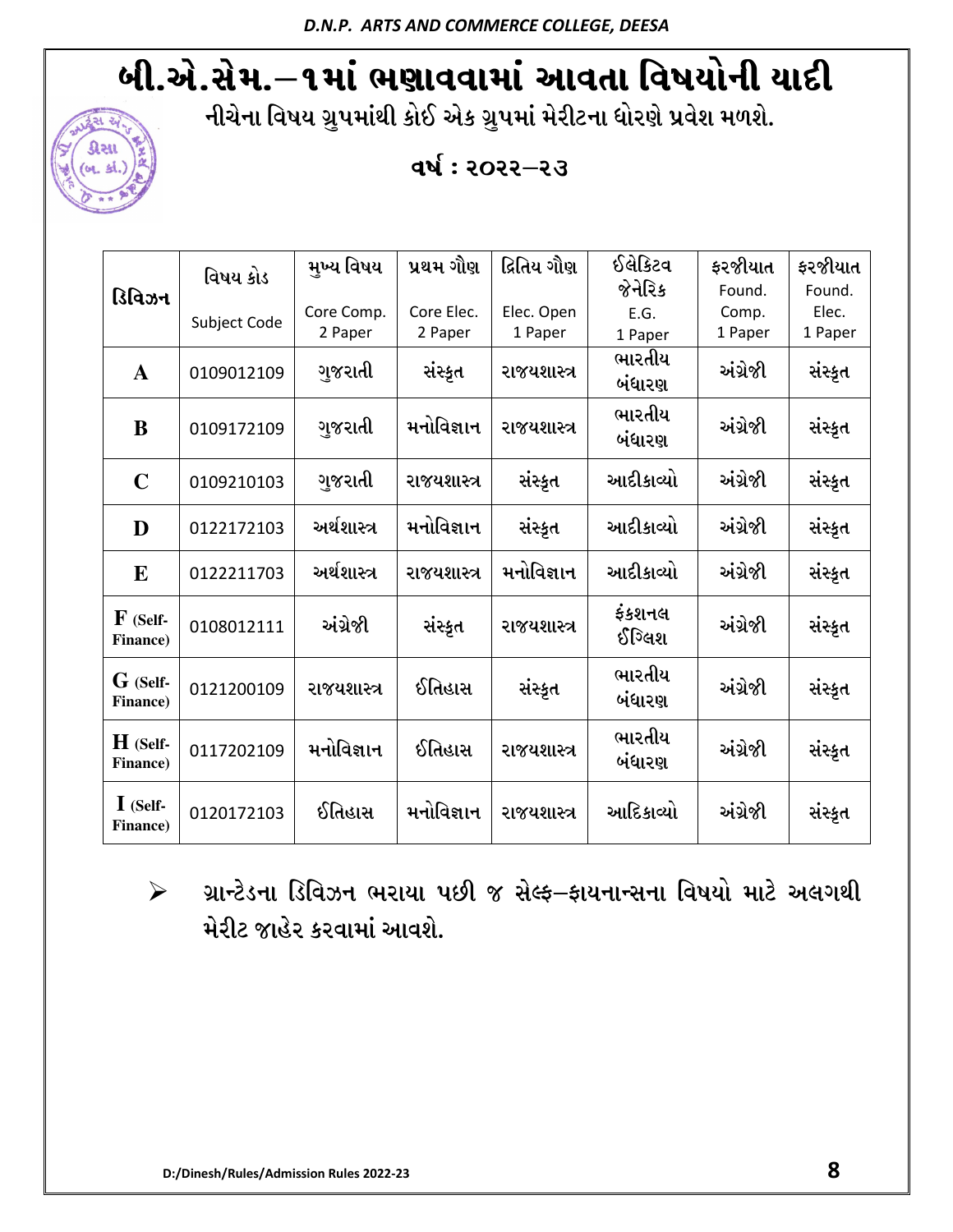# બી.કોમ.સેમ.–૧માં ભણાવવામાં આવતા વિષયોની યાદી



નીચેના વિષય ગ્રુપમાંથી કોઈ એક ગ્રુપમાં મેરીટના ધોરણે પ્રવેશ મળશે.

#### **qર્ષ: ૨૦૨૨–૨૩**

| <b>Division</b>                                     | <b>Core Compulsory</b>                | Core<br><b>Elective</b>  | <b>Subject</b><br><b>Elective</b> | <b>Foundation</b>            | <b>Soft Skill</b>                     |
|-----------------------------------------------------|---------------------------------------|--------------------------|-----------------------------------|------------------------------|---------------------------------------|
| A+B<br>$+C$<br>(Gujarati<br>Medium)                 | <b>Fundamentals of Business Eco-1</b> | Financial<br>Accounting- | Basic<br>Statistics-1             | Fundamentals of<br>Banking-1 | Fundamentals of<br>Entrepreneurship-1 |
|                                                     | Human Resource Management             |                          |                                   |                              |                                       |
|                                                     | Accountancy-1                         |                          |                                   |                              |                                       |
|                                                     | <b>Communication in Business</b>      |                          |                                   |                              |                                       |
| D<br>(Gujarati<br>Medium)                           | Fundamentals of Business Eco-1        |                          | Secretarial<br>Practice-1         | Fundamentals of<br>Banking-1 | Fundamentals of<br>Entrepreneurship-1 |
|                                                     | Human Resource Management             | Financial<br>Accounting- |                                   |                              |                                       |
|                                                     | Accountancy-1                         |                          |                                   |                              |                                       |
|                                                     | <b>Communication in Business</b>      |                          |                                   |                              |                                       |
| E<br>(English<br>Medium)<br>Self-<br><b>Finance</b> | <b>Fundamentals of Business Eco-1</b> | Financial<br>Accounting- | Basic<br>Statistics-1             | Fundamentals of<br>Banking-1 | Fundamentals of<br>Entrepreneurship-1 |
|                                                     | Human Resource Management             |                          |                                   |                              |                                       |
|                                                     | Accountancy-1                         |                          |                                   |                              |                                       |
|                                                     | <b>Communication in Business</b>      |                          |                                   |                              |                                       |

## એક વખત ફી ભર્યા પછી યુનિવર્સિટી અને ગુજરાત સરકારના નિયમોનુસાર એડમિશન રદ કરાવનારને કપાત કરી ફી પરત મળશે.

**સ્થળ : ડીસા** તારીખ: ૧૦/**o** ક/ર૦૨૨